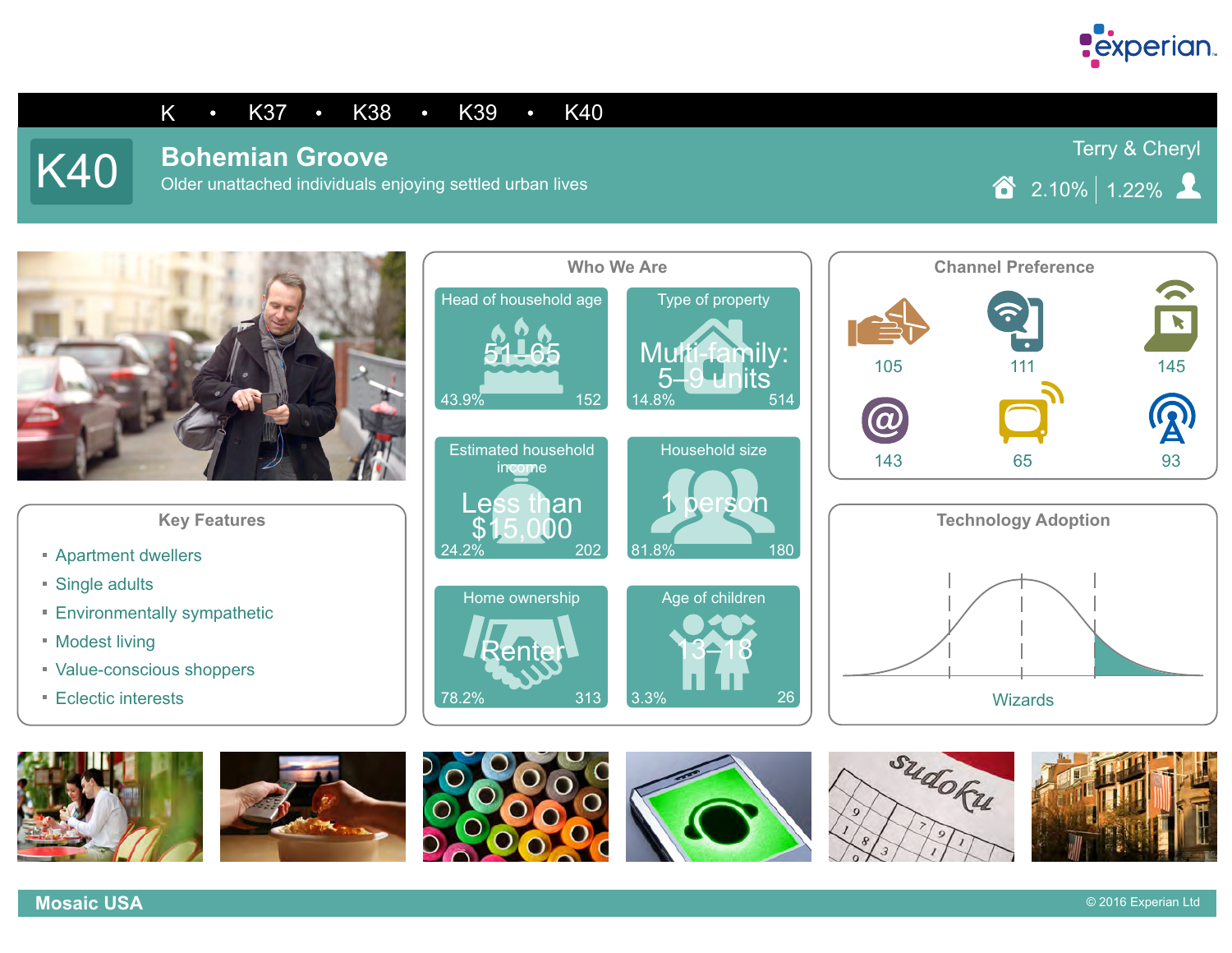

Terry & Cheryl

#### K • K37 • K38 • K39 • K40

**Mosaic USA**

## **K40** Bohemian Groove

Older unattached individuals enjoying settled urban lives

 $\hat{2}$  2.10% 1.22%





#### **Estimated household income**



#### **Home ownership**





25+ years

1.68%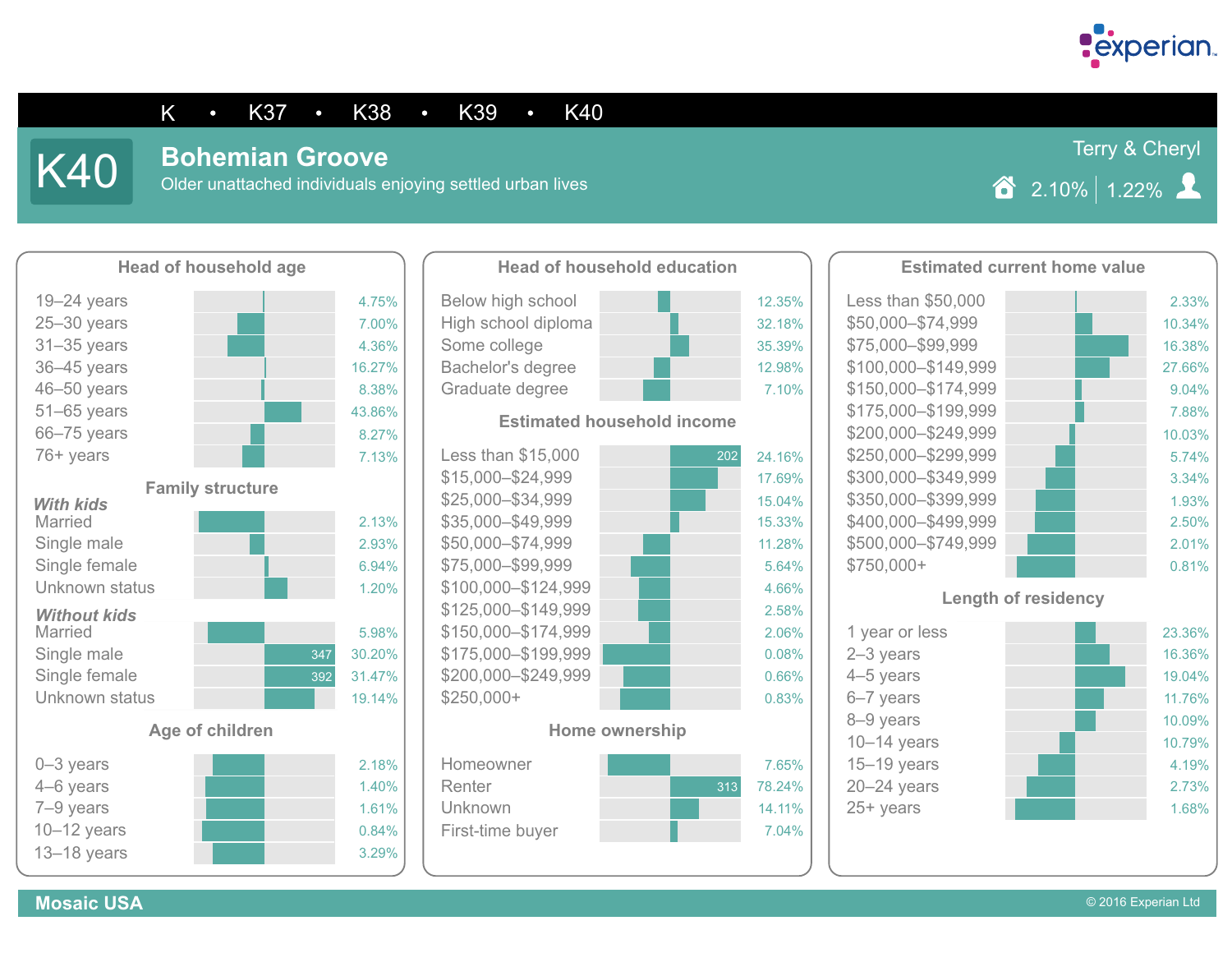

### Supporting notes

These pages have been designed to help you understand the essence of each of the groups and types. We have sought to highlight the key features which make each group distinctive, and which would be useful to bear in mind when devising communications or treatment strategies. The descriptive pages are necessarily subjective and are intended to highlight key issues rather than to be comprehensive.

#### Variables - Mean% and Index

Charts are provided for each of the variables used to build and describe the Mosaic USA segments. The variables are grouped together by category. For each group, the charts show the Mean% and Index for each variable.

#### **Understanding Mean% and Index**

**Mean%** show the percentage of this group/type with this characteristic. For example, consider Household of household education for Group A:



This shows that for the head of household:

**2.55%** of Group A are educated below high school standard. **6.73%** of Group A have a high school diploma. **17.07%** of Group A have had some college education. **35.57%** of Group A have a bachelor's degree.

**38.08%** of Group A have a graduate degree.

The **Index** shows how the variable compares with all households in the US. An **Index of 100** is the average. An **Index greater than 100** shows that this variable is over-represented when compared with the average. An **Index less than 100** shows that this variable is under-represented when compared with the average.

The Index is shown on the chart as a bar:



The chart shows the Index value from 0 to 200. If the Index value is greater than 200, the bar is shown as 200 along with the exact Index.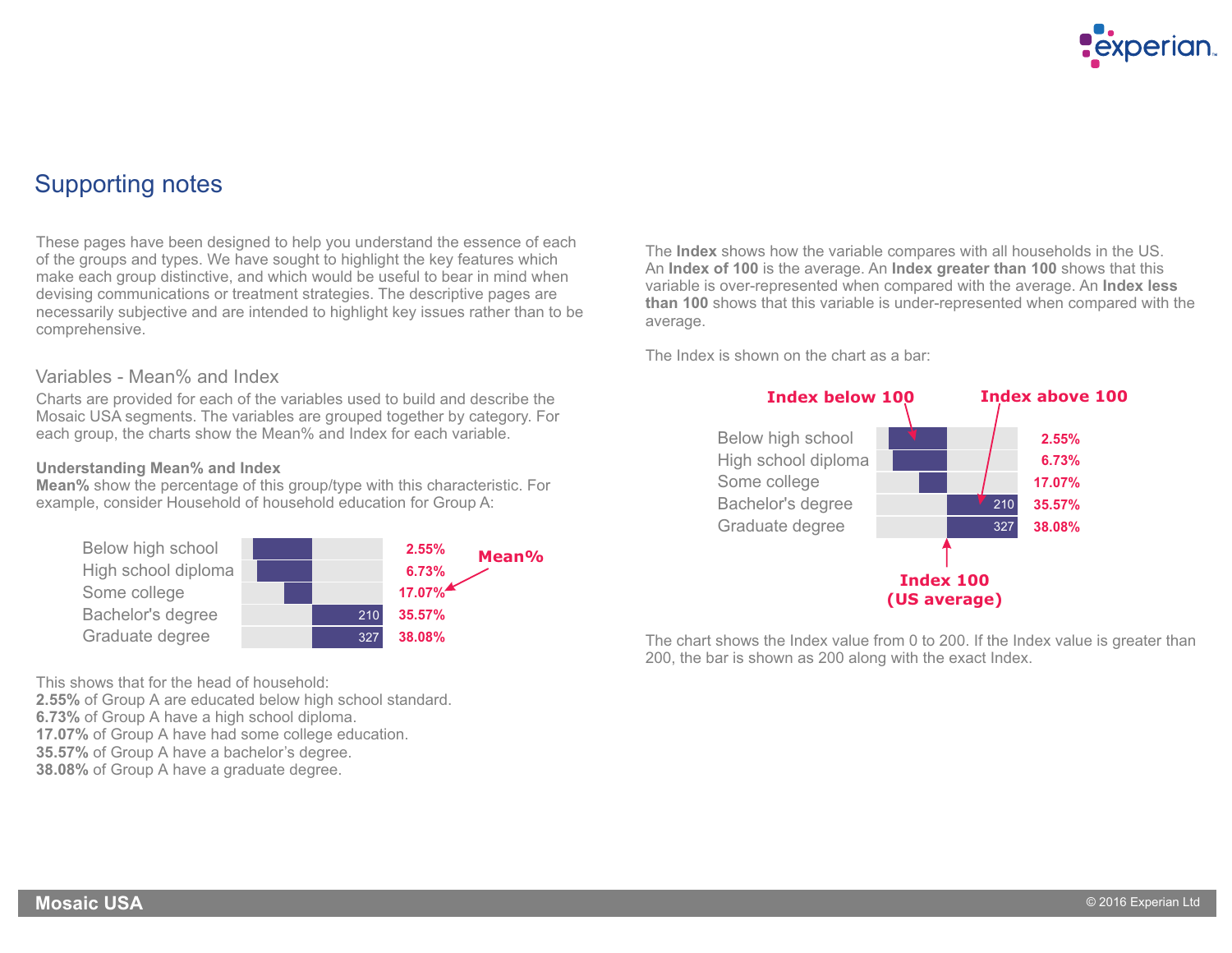## Group K Significant Singles Type K40: Bohemian Groove

Older, unattached individuals enjoying settled urban lives



Bohemian Groove are older adults on their own. While a majority are never-married singles, nearly a third have been married and are now starting over as divorced or widowed individuals. As part of the growing wave of older singles, over half are over the ages of 50. Many have settled in second-tier cities—often in the Northeast or West in cities like Sacramento, Calif.; and Harrisburg, Pa.—and choose to rent affordable apartments. With their average educations, they typically hold down modestly-paying jobs in the service sector. Although their neighborhoods are transient, where sixty percent have lived at their residence for less than five years,

they've managed to sink down roots quickly. They already have a large circle of friends and are active in community groups.

With most adults over 50 years old, these singles lead laid-back lifestyles. They're not quite done with the bar-hopping and club scene but they're done with trolling health clubs for jogging partners. Nor are they interested in taking singles' cruises or Caribbean getaways. Many spend a lot of free time in their apartments enjoying music, cooking, making crafts and painting. If they go out to eat, it's usually to a casual dining or bistro restaurant.

In the marketplace, their low incomes and few income-producing assets make them value-conscious shoppers. They shop at discount department stores known for their wide selections and low prices. They drive small and mid-sized economy cars, typically buying used models made in the US They also make a strong market for craft and hobby stores. They're late adopters for most technology products and they have little interest in conspicuous consumption, which is reflected in their traditional tastes.

Nevertheless, Bohemian Groove prize their individuality—whether in the mall or inside the election booth. They tend to be moderates who align themselves with neither major party—57 percent aren't registered with any party—and have mixed views on hot-button social issues. Many serve as influencers in their segment, particularly in the area of health and nutrition. They often prefer alternative medicine to traditional doctors. They consider themselves healthy and try to exercise regularly.

Bohemian Groove are also an eclectic media market. Many are information hounds who read a daily newspaper and many are receptive to learning about brands while streaming TV on services like Netflix. They also tend to be more open to mobile display advertisements and are more apt to pay attention to online video ads. They are variety-driven and quick to try products when incentivized. Use messages that position your brand as cutting edge and iconic to engage this consumer market.